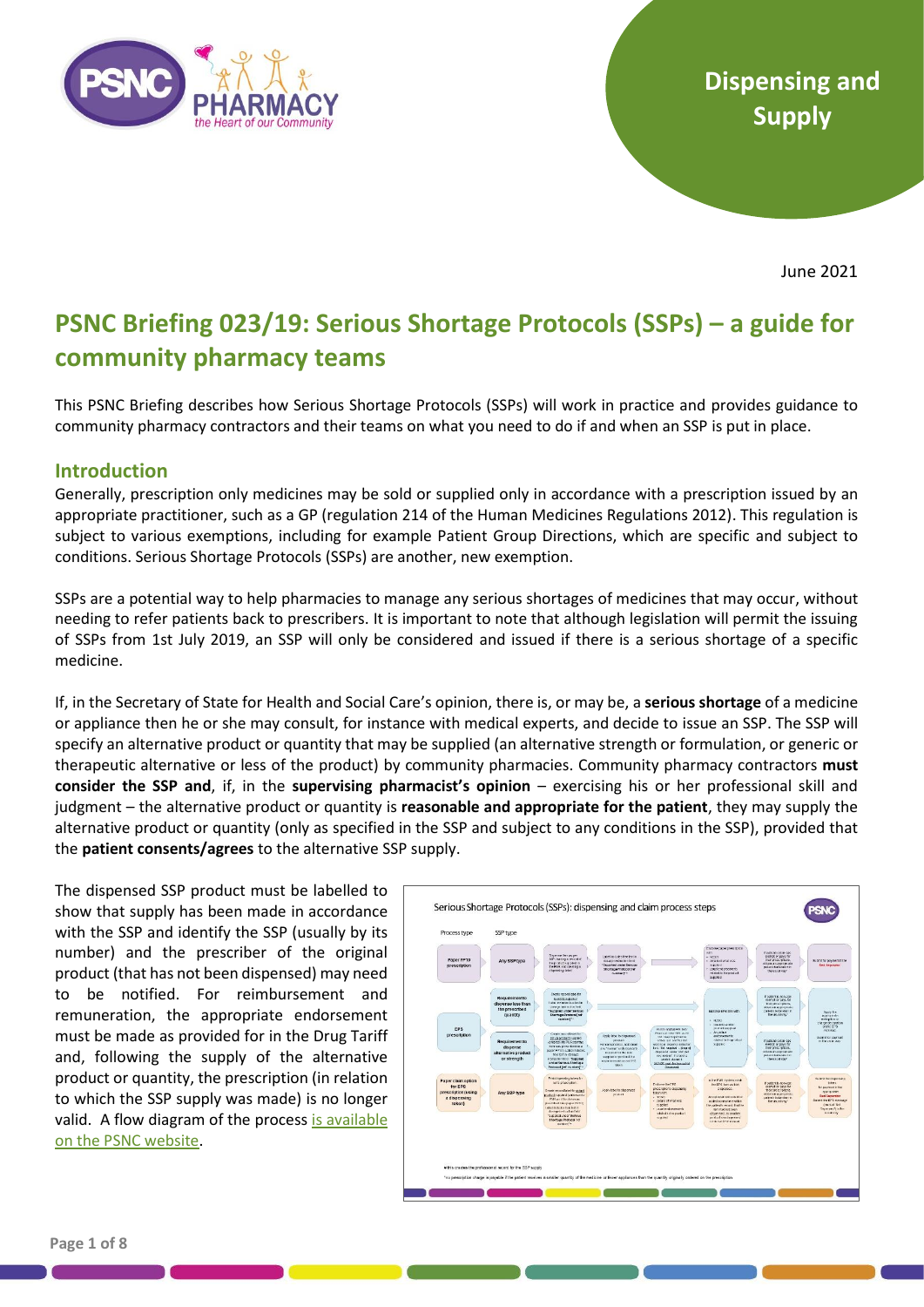

Changes to certain medicines, even where they are in short supply, will not be suitable for some patient groups – for example those with epilepsy, where changing a patient's medicine brand or generic manufacturer could cause harm to the patient. SSPs will only specify changes to specific medicines that medical experts believe to be appropriate; and pharmacists will always have the professional discretion not to supply an alternative to any individual patient.

# **Section A: The use of SSPs**

### **Legislation**

In February 2019, the Human Medicines Regulations 2012 (HMRs) were [amended](http://www.legislation.gov.uk/uksi/2019/62/contents/made) to introduce Serious Shortage Protocols (SSPs) in relation to prescription only medicines (POMs).

In June 2019, the NHS (Amendments Relating to Serious Shortage Protocols) Regulations 2019 were laid before Parliament and come into force on 1st July 2019. These amendments broaden the scope of SSPs to all medicines and appliances. They also provide a framework for use of SSPs within NHS pharmaceutical services; and SSPs become part of the Essential Dispensing Service in Schedule 4 of the NHS (Pharmaceutical and Local Pharmaceutical Services) Regulations 2013 (NHS Pharmaceutical Regs).

PSNC will alert contractors as soon as an SSP is issued via our usual website and email newsletter communication channels.

### **When may an SSP be introduced?**

In England, the Secretary of State may issue an SSP if, in his or her opinion, there is, or may be, a serious shortage of a medicine or appliance in England or any part of England. A serious shortage is not defined, but arguably denotes more than a simple shortage that may be resolved by other measures.

Most medicine supply disruptions or shortages are resolved by the Department of Health and Social Care (DHSC) and are unlikely to be considered serious shortages; this often involves the agreement of concession (higher) prices in the Drug Tariff, to provide reimbursement for contractors obtaining those medicines for NHS supply.

DHSC has indicated that SSPs will be introduced only with the involvement of clinicians (doctors and pharmacists); and, as appropriate, after consultation with relevant patient groups, the devolved administrations, NHS England and Improvement, relevant manufacturers and relevant pharmacy organisations including PSNC.

### **Are SSPs related to no-deal Brexit planning?**

SSPs are part of wider Government measures that seek to avoid and manage shortages of medicines. These measures include well established procedures, such as concession prices; as well as more recent contingency arrangements associated with Government planning for any no-deal Brexit (the UK leaving the EU without an agreement). Although SSPs are linked to planning for any no-deal Brexit, they are not dependent on it.

### **Is there an additional dispensing fee for SSPs?**

If an SSP is introduced, contractors will receive a fee of £5.35 per item for any necessary supply in accordance with SSPs (in addition to usual dispensing fees for the item).

### **What are the different types of SSP?**

SSPs may be used to provide authority for supply of:

- **An alternative quantity** to restrict the supply of a product if it may be subject to a serious shortage, to ensure any remaining stock is retained by community pharmacies for supply to patients who have particular need of it;
- **An alternative formulation**  if there is or may be a serious shortage of one formulation (e.g. capsule), another formulation may be supplied (e.g. tablet);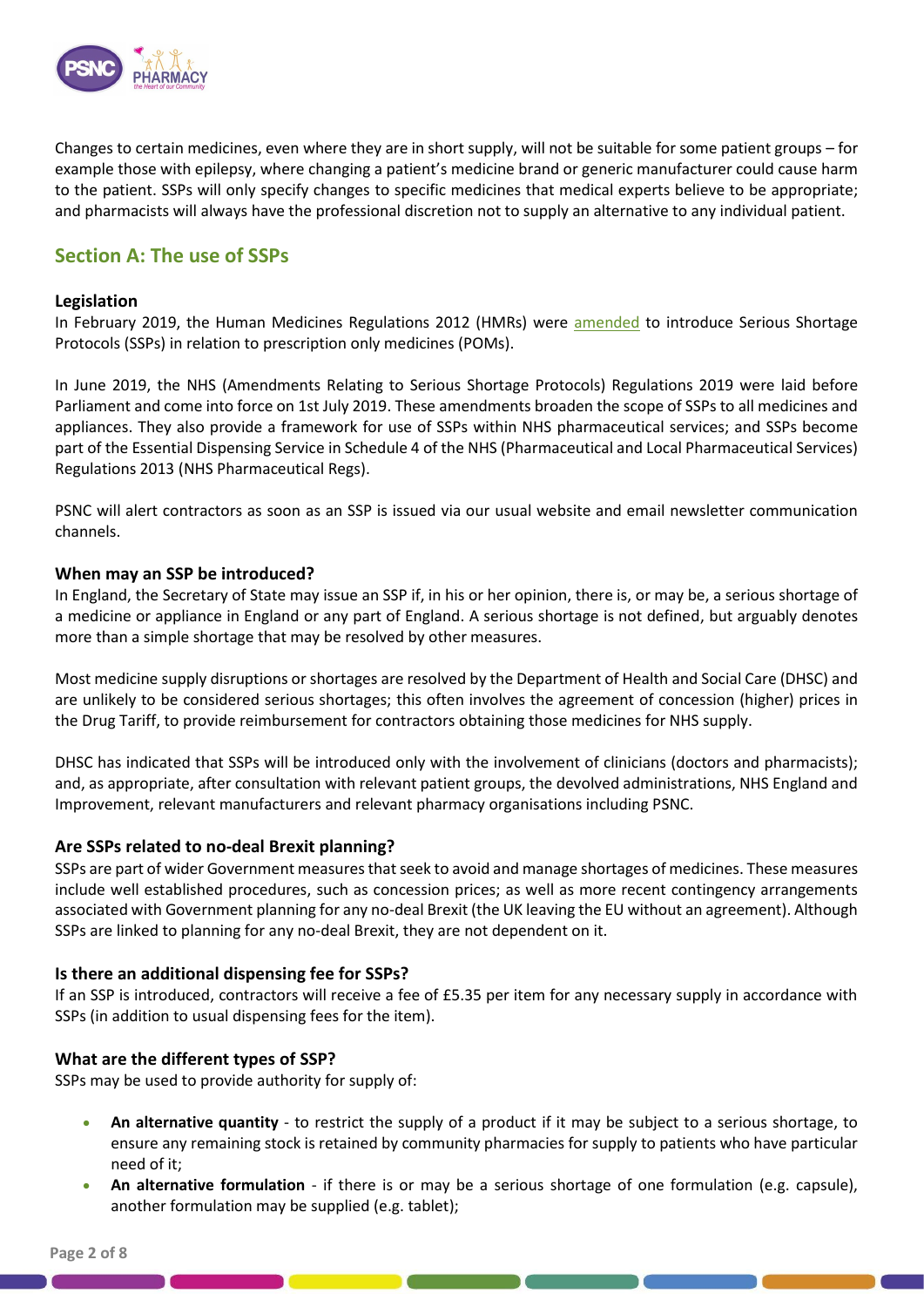

- **An alternative strength**  if there is or may be a serious shortage of one strength (e.g. 20mg), a different strength may be supplied (e.g. 10mg); the dose remains that prescribed by the doctor (on the prescription);
- **A generic equivalent** if there is or may be a serious shortage of a product, a generic equivalent (or branded equivalent) or the separate constituent parts of the product may be supplied; or
- **A therapeutic equivalent** if there is or may be a serious shortage of a product, a therapeutic equivalent (i.e. a medicine with a different active substance) may be supplied).

An SSP may provide for one or more of these options and will be issued from a specific date and have an end date, which may be revised.

Only the alternative product or quantity specified in the SSP may supplied in accordance with an SSP and only subject to any conditions specified in the SSP.

### **How will I know if there is an SSP?**

Any SSPs will be published on a dedicated section of the [NHS Business Services Authority](https://www.nhsbsa.nhs.uk/pharmacies-gp-practices-and-appliance-contractors/serious-shortage-protocols-ssps)'s (NHSBSA) website, and PSNC and NHS England and Improvement will use their various communications channels to alert pharmacy contractors to its publication.

PSNC has a [page on its website](https://psnc.org.uk/contract-it/brexit-and-community-pharmacy/serious-shortage-protocols-ssps/) so that contractors can easily access all the latest information and communications on SSPs. NHS England and Improvement should be able to send contractors an email to their pharmacy premises shared NHSmail account with the link to the NHSBSA's website when new SSPs or amendments to existing SSPs are published.

## **Section B: What's included in an SSP?**

SSPs will be broken down into various sections, similar to Patient Group Directions, providing the following types of information:

| <b>SSP heading and number</b>                                                | This section will provide the number of the SSP.                                                                                                                                                  |
|------------------------------------------------------------------------------|---------------------------------------------------------------------------------------------------------------------------------------------------------------------------------------------------|
| Name of medicine<br><b>Quantity (if applicable)</b><br><b>Legal category</b> | This section will specify inclusion criteria which must be met if an SSP is<br>to be used.<br>It will include the prescribed medicine subject to serious shortage to<br>which the SSP will apply. |
| Part of the country to which<br>the SSP applies                              | There may be geographical restrictions on the use of the SSP, e.g. only<br>for use in a specific region.                                                                                          |
| <b>Scope</b>                                                                 | This section could specify community pharmacy.                                                                                                                                                    |
| <b>Criteria for inclusion</b>                                                | This section could specify that the patient must present a valid<br>prescription and consent/agree to receiving the alternative medicine.                                                         |
| <b>Criteria for exclusion</b>                                                | This section could specify that the SSP will not apply where the<br>pharmacist determines that the patient is not suitable to receive<br>alternative medication under this SSP.                   |
| <b>Cautions including any</b><br>relevant action to be taken                 | This section may include relevant reference to expert advice.                                                                                                                                     |
| <b>Special considerations for</b><br>specific populations of<br>patients     | This section may include special considerations to be taken for certain<br>patient groups.                                                                                                        |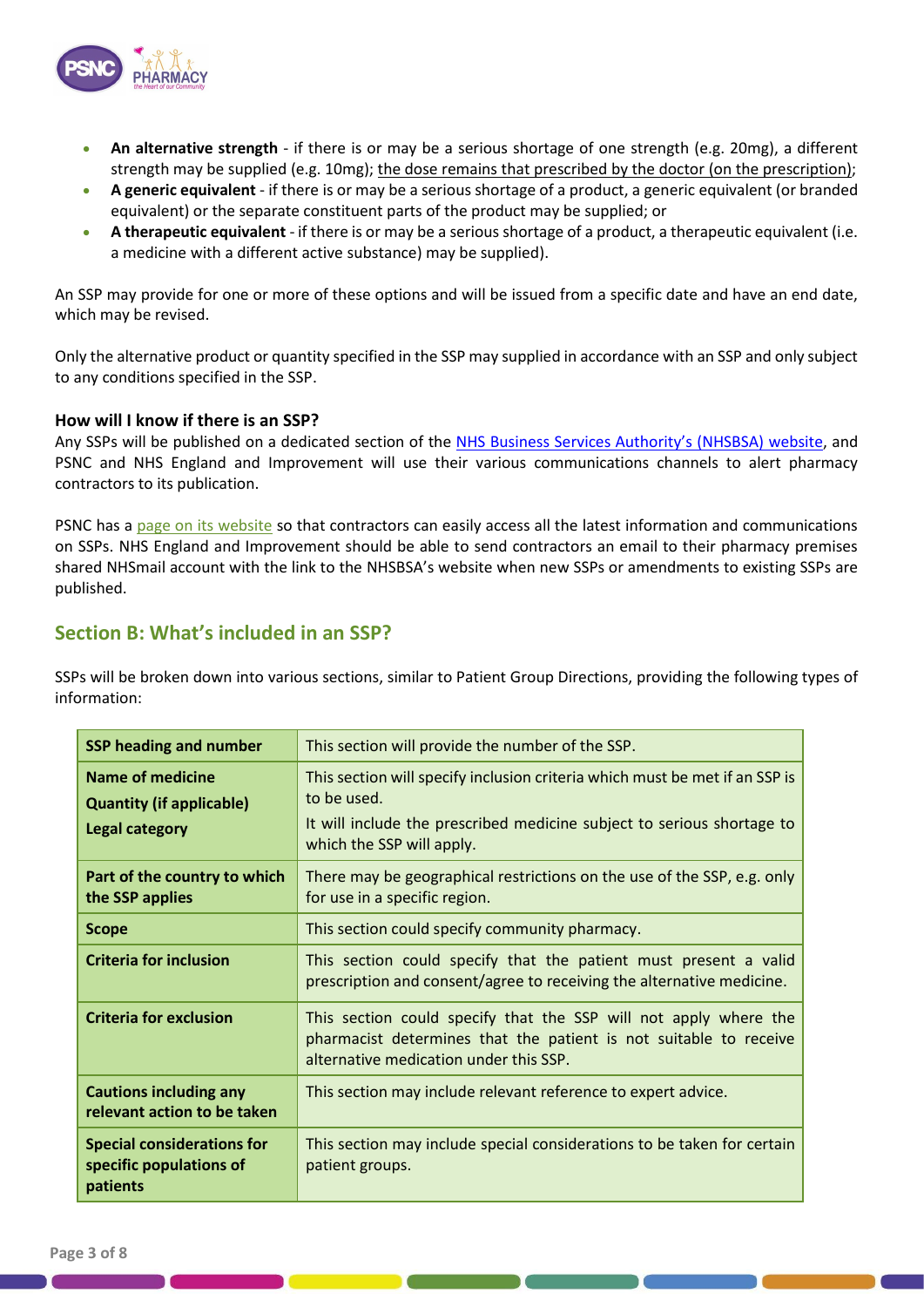

| Action to be taken if the<br>patient is excluded                   | This section could include advice to refer the patient back to the<br>prescriber.                                                                                                    |
|--------------------------------------------------------------------|--------------------------------------------------------------------------------------------------------------------------------------------------------------------------------------|
| Action to be taken if a<br>patient or carer declines the<br>supply | This section could include advice to refer the patient back to the<br>prescriber.                                                                                                    |
| <b>Valid from</b><br><b>Review date</b>                            | There will be dates between which the SSP is valid and any changes to<br>the SSP since it was first issued will be identified.                                                       |
| <b>Expiry date</b>                                                 |                                                                                                                                                                                      |
| <b>Reference number</b>                                            |                                                                                                                                                                                      |
| <b>Version number</b>                                              |                                                                                                                                                                                      |
| <b>Gateway number</b>                                              |                                                                                                                                                                                      |
| <b>Conditions</b>                                                  | This section may state that the decision to supply in accordance with<br>an SSP rests with the supervising pharmacist.                                                               |
| <b>Details of the medication to</b><br>be supplied under the SSP   | In this section of the SSP, one or more of the following will be specified<br>for supply:                                                                                            |
|                                                                    | a) an alternative quantity of the medicine specified within the original<br>prescription is to be supplied;                                                                          |
|                                                                    | b) an alternative formulation of the medicine specified within the<br>original prescription is to be supplied;                                                                       |
|                                                                    | c) an alternative strength of the medicine specified within the original<br>prescription is to be supplied;                                                                          |
|                                                                    | d) a generic version, alternative branded version or the separate<br>constituent parts of the named medicine specified within the original<br>prescription is/are to be supplied; or |
|                                                                    | e) a therapeutic alternative to the medicine specified within the<br>original prescription is to be supplied.                                                                        |

Generic information contained within an SSP is likely to state that the contractor must confirm that:

- the presented prescription is valid (i.e. contains all the requirements of the Human Medicines Regulations) and in date;
- the patient or their parent/guardian or carer consents to receiving the medicine supplied under the SSP;
- the patient has no known previous hypersensitivity or severe reaction or clinically significant allergy to the alternative medicine in the SSP;
- The prescription is not for a controlled drug;
- The supply is not an emergency supply (i.e. there is a prescription);
- Special considerations will also need to be taken for certain patient groups due to extreme age, neurological disability or mental health.

DHSC will provide guidance and may provide a standard template for SSPs.

### **Section C: Dispensing in accordance with an SSP**

When a pharmacy receives a prescription covered by an SSP (for a product for which there is a serious shortage) the following are important considerations: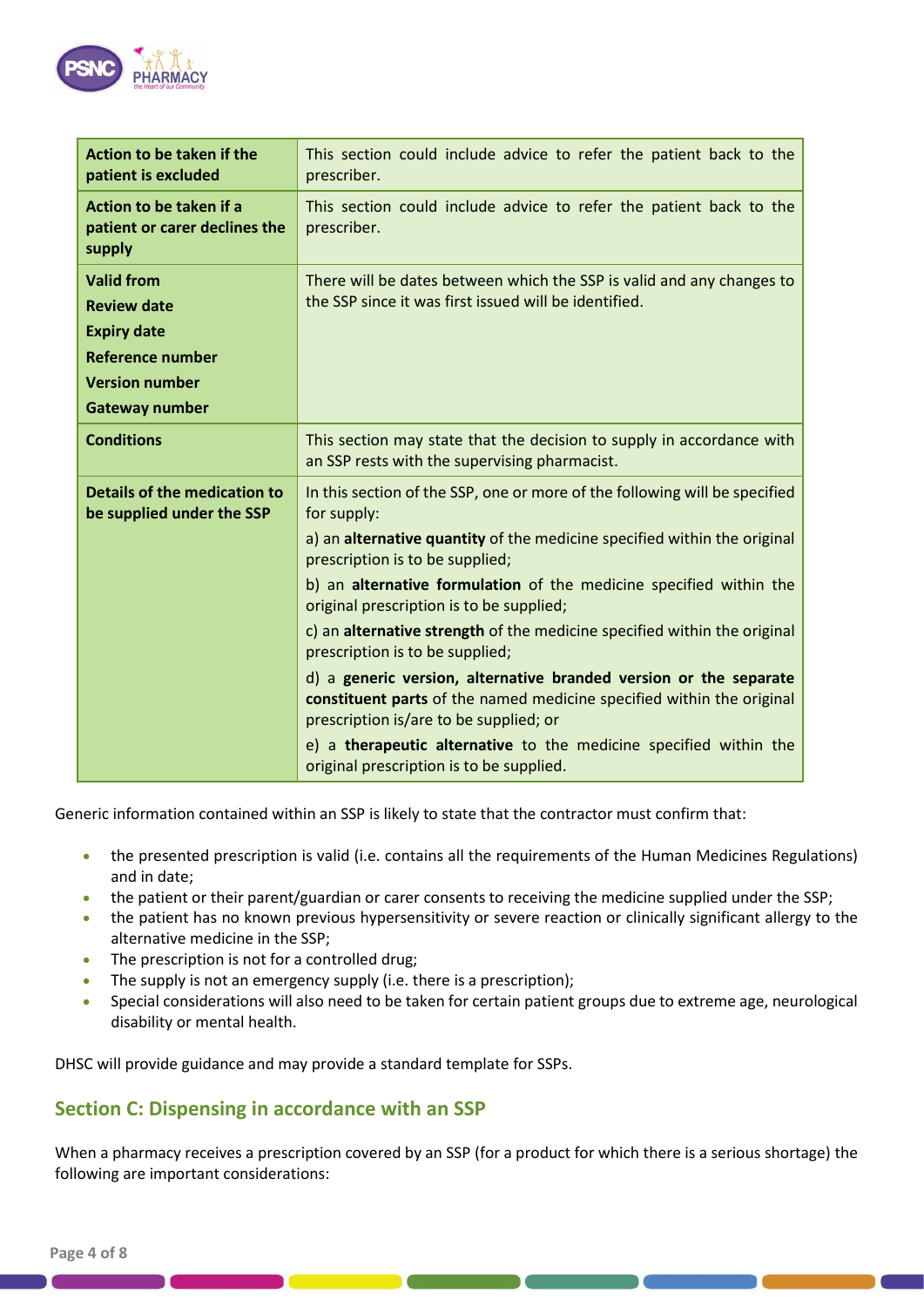

#### **Patient**

**Patient consent** – a patient must consent/agree to supply of an alternative product or quantity, in accordance with the SSP.

**Prescription charge** – no prescription charge is payable if the patient receives a smaller quantity of the medicine or fewer appliances than the quantity originally ordered on the prescription. Otherwise, if the patient pays a prescription charge, this remains payable for supply in accordance with an SSP.

#### **Community Pharmacy**

**Contractors must consider the SSP** – the contractor must consider the SSP against any relevant prescriptions. The contractor is not obliged to make a supply because a supply may only be made if in the opinion of the supervising pharmacist this is reasonable and appropriate; and subject to other relevant considerations.

**Supply to the patient must be reasonable and appropriate in the opinion of the supervising pharmacist** – supply may only take place if in the opinion of the supervising pharmacist – exercising his or her professional skill and judgement – this is reasonable and appropriate. The key question is that while the instructions within the SSP may be generally applicable, are they both reasonable and appropriate, for supply of the alternative product or quantity to the individual patient.

**Supply in accordance with the SSP** – supply of an alternative product or quantity in accordance with an SSP must be in accordance with a valid (in date) SSP and subject to any conditions within that SSP.

**Reasonable promptness** – if contractors supply in accordance with an SSP, they must do so with reasonable promptness.

**Labelling** – the dispensing label must include information to the effect that the product is supplied in accordance with an SSP and identify the SSP (usually by its number). This generally will be achieved by free typing in the directions field of the label, e.g. 'Supplied under Serious Shortage Protocol number 002'.

### **Notifying the prescriber**

If supply is in accordance with a therapeutic substitution SSP, and a different medicine of a similar therapeutic effect is supplied to the patient, the contractor must notify the patient's general practice of the alternative SSP supply. In the absence of any preferred local communication route, or a communication route specified in the SSP, prescribers could be notified using NHSmail.

Notification is also necessary for those SSPs that the Secretary of State and PSNC, acting jointly, have published a recommendation that such notification is necessary for clinical reasons. It is likely that this would be specified in the SSP.

#### **Supply in accordance with an SSP is not reasonable or appropriate**

If the supervising pharmacist considers that it is not reasonable or appropriate to supply in accordance with the SSP, the contractor has a number of alternatives, as follows:

- The contractor may supply the originally prescribed medicine or appliance, if able to do so within a *reasonable timescale. Reasonable timescale* is not defined; it denotes some urgency but not as much as reasonable promptness; or
- The contractor may refuse to supply the patient, if unable to supply the originally prescribed medicine or appliance within a *reasonable timescale*; if so, the patient or the patient's representative requesting the product, must be provided with appropriate advice, as necessary, about returning to the prescriber for the prescriber to review the patient's treatment. It might not be necessary to advise the patient to return to the prescriber, if the patient can be directed to a community pharmacy which has stock of the originally prescribed medicine.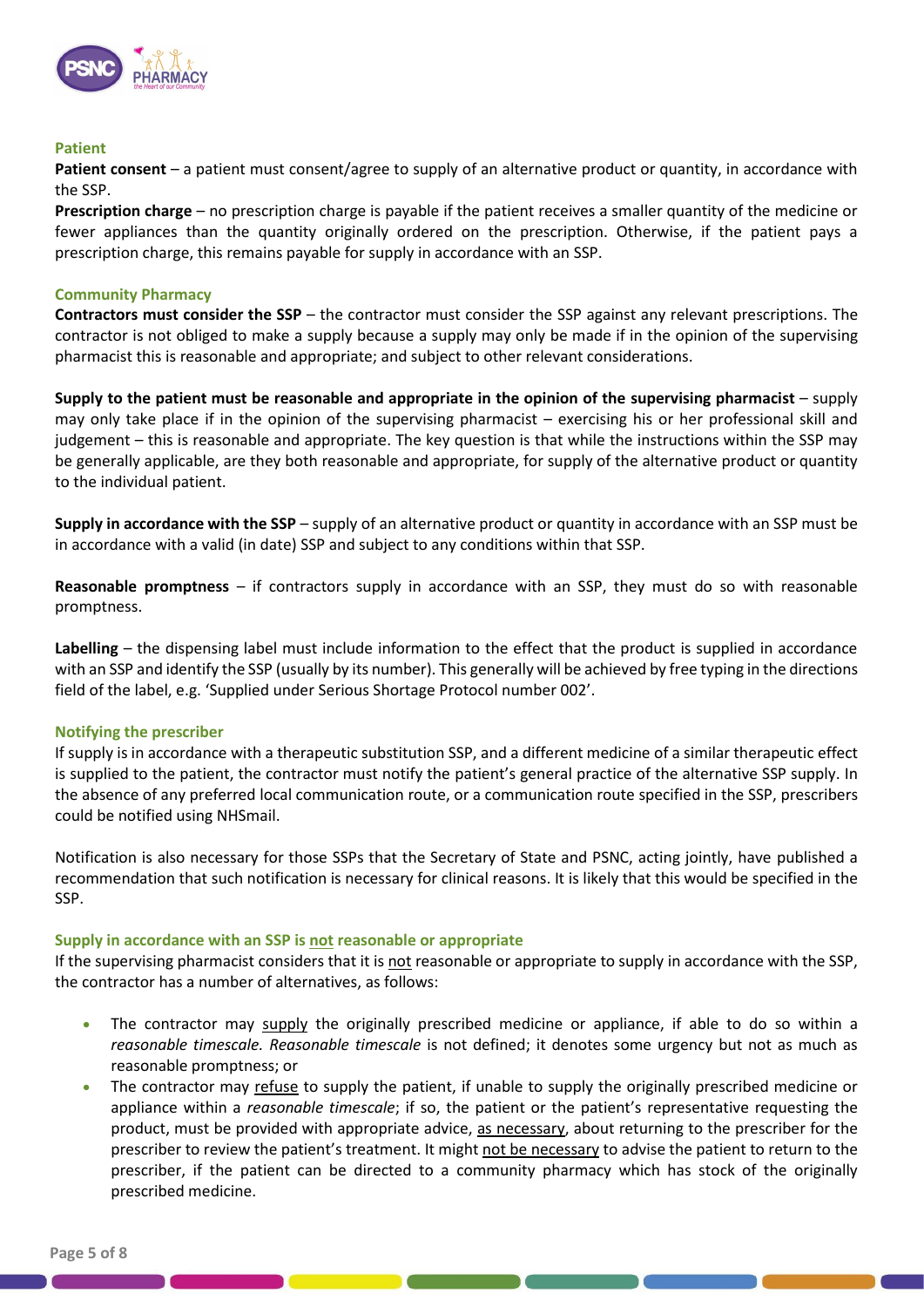

# **Section D: Frequently asked questions**

### **When may supply in accordance with an SSP be refused?**

Contractors may refuse to supply an alternative product or quantity in accordance with the SSP, if the supervising pharmacist considers that supply of the different or alternative product or quantity is unreasonable or inappropriate. Contractors must refuse to supply an alternative product or quantity in accordance with the SSP, if such a supply has already been made in accordance with the presented prescription.

### **Do patients have to consent/agree to SSP supplies?**

Yes, patient consent/agreement is required for supply of an alternative product or quantity in accordance with an SSP.

### **Do patients pay prescription charges for SSP supplies?**

Generally, prescription charges are payable for the supply of alternative products in accordance with SSPs, if they were payable for supply under the original prescription. The exception to this is that no prescription charge is payable if the patient is supplied with a smaller quantity of drug or fewer appliances than originally prescribed. This exception was proposed by PSNC and accepted by DHSC Ministers in order that patients that pay the prescription charge are not disadvantaged by the use of an SSP.

### **Do the other provisions of the terms of service apply to SSP supplies?**

Yes. SSPs are now part of the Essential Dispensing Service, part of Schedule 4 of the NHS Pharmaceutical Regulations and, broadly, the terms of service apply; including, for example, that contractors must provide appropriate advice as required and maintain appropriate records.

Specific amendments in the NHS (Amendments Relating to Serious Shortage Protocols) Regulations 2019, to ensure the terms of service are relevant to SSPs, include:

- Measuring and fitting for appliances (Reg. 8 (4))
- Relevant standards and formula (Reg. 8 (5))
- Original pack dispensing (Reg. 8 (10))
- Suitable containers (Reg. 8 (15))
- Alternative to referral for an appliance (Reg. 10 (2)(b)

### **What about reimbursement, remuneration and endorsements for SSP supplies?**

Reimbursement – is for the medicine supplied in accordance with an SSP, not the originally prescribed medicine or appliance.

Remuneration – the same fees and allowances are paid for SSP supplies as are paid for medicines and appliances supplied against prescriptions. In addition to the usual dispensing fees for the item, contractors receive an SSP fee of £5.35 per item for any necessary supply in accordance with SSPs.

The next section of this briefing 'Endorsing a product supplied in accordance with an SSP' provides information on endorsements. Contractors who supply in accordance with an SSP must endorse the prescription with the information required as per Clause 9E, Part II of the Drug Tariff.

### **Q. I have received a prescription for 'Drug X' 28 tablets. I only have 14 tablets in stock, however, there is a valid SSP in place for 'Drug X' allowing substitution of tablets to capsules. Can I dispense the 14 tablets of 'Drug X' that I have in stock and use the SSP to supply the remaining balance as capsules?**

A. No. Should you wish to use the stock you currently have on your shelf you should dispense the prescription as per usual processes, clearly endorsing the quantity to show that 14 tablets only were dispensed. Alternatively, you can consider supply of the capsules in accordance with the SSP for 'Drug X'.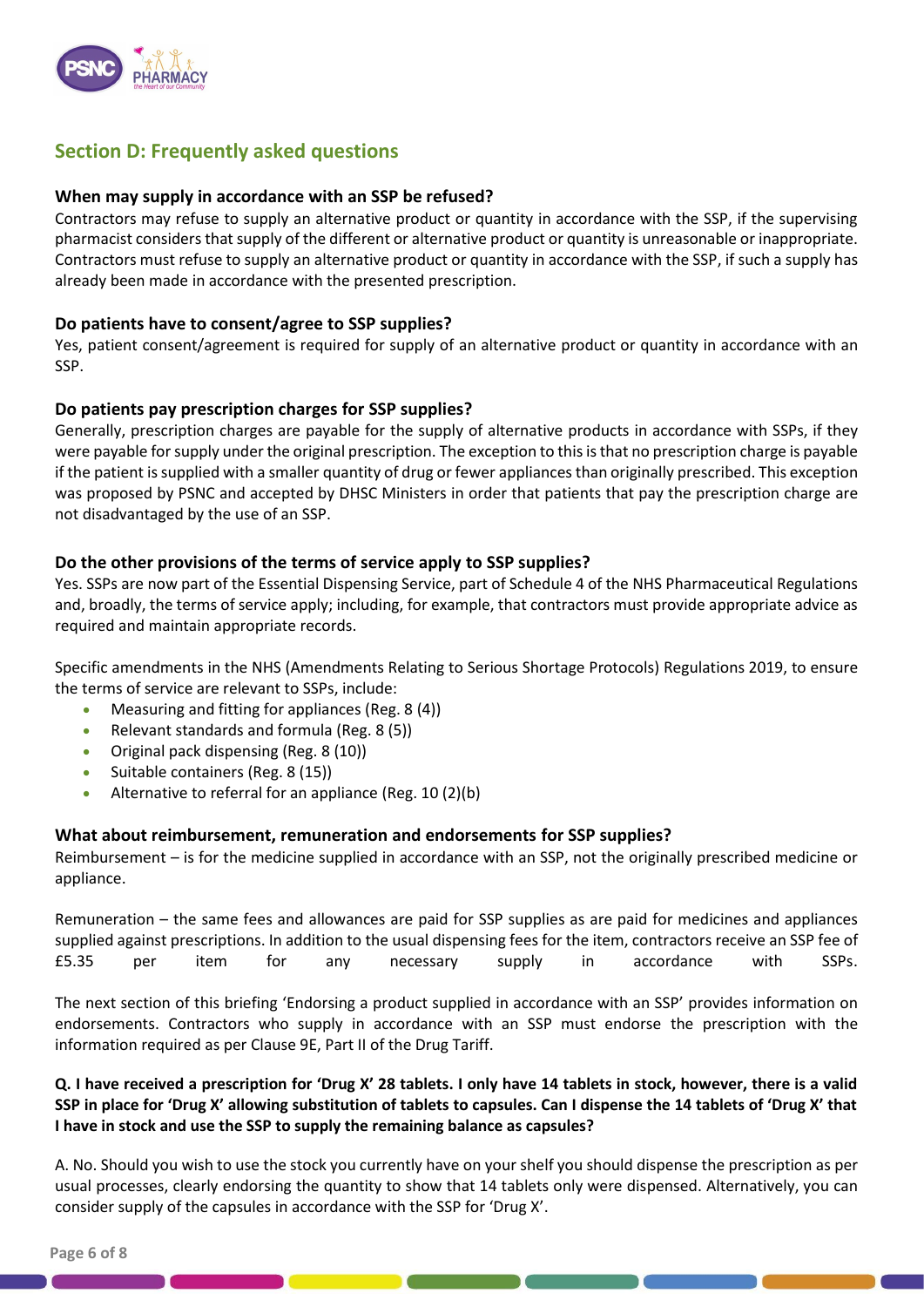

### **Section E: Endorsing a product supplied in accordance with an SSP**

Correct endorsements are required to claim the relevant remuneration and reimbursement set out in the Drug Tariff. The endorsement of a product or quantity supplied under an SSP will be as if the product had been supplied against a prescription; and the correct prescription charge or exemption declaration will need to be applied, as with an NHS prescription.

Endorsement on the prescription may be:

**For an electronic prescription** - either using the EPS Reimbursement Endorsement Message, or its associated dispensing token (until October 2021)

**For a paper prescription** - on the paper prescription

### **What endorsements are required to indicate supply in accordance with an SSP?**

When SSPs were first introduced, pharmacy contractors were required to endorse the prescription or token with 'NCSO' (No Cheaper Stock Obtainable) to indicate that a supply was made in accordance with an SSP.

However, from 1 June 2021, the Department of Health and Social Care (DHSC) has approved the use of a new endorsement to claim for any supplies made in accordance with an SSP. **The new endorsement uses the code 'SSP' followed by the three-digit reference number applicable to the SSP for example, SSP007 for Fluoxetine 30mg capsules would be endorsed as 'SSP 007'**.

To allow for implementation of this new SSP endorsement functionality, a transition period (1 June – 5 October) has been agreed to enable use of the existing 'NCSO' endorsement until the beginning of October 2021 (to include September SSP claims, submitted by the 5 October). During the transition period, the NHS Business Services Authority (NHSBSA) will accept either the new 'SSP' or existing 'NCSO' endorsement for any SSP claims submitted using electronic prescriptions, EPS tokens of FP10 paper prescriptions.

The use of the 'SSP XXX' or 'NCSO' endorsement will indicate to the NHSBSA that an SSP was used, i.e. that the originally prescribed product was not dispensed by the pharmacy and a different quantity or product was supplied in accordance with an SSP.

### **After the transition period only the new SSP endorsement will be accepted by the NHSBSA on electronic and paper prescriptions. Any SSP claims made using EPS tokens after October 2021 will no longer be accepted for payment.**

Details of the new SSP endorsement and transitional arrangements are outlined in **[June 2021 Drug Tariff](https://www.nhsbsa.nhs.uk/pharmacies-gp-practices-and-appliance-contractors/drug-tariff)** (Part II Clause 9E). These changes are also reflected in PSNC's updated SSP endorsing guidance (see link below)

### *[PSNC Briefing 011/21: Serious Shortage Protocols \(SSPs\) updated endorsing guidance](https://psnc.org.uk/wp-content/uploads/2021/05/PSNC-Briefing-011.21-Serious-Shortage-Protocols-SSPs-updated-endorsing-guidance.pdf)*

When supplying in accordance with these SSPs, contractors should refer to the updated endorsement guidance for each SSP available on **NHSBSA's SSP page**.

### **Why has a new endorsement for SSPs been introduced?**

When SSPs were first introduced in 2019, the use of the 'NCSO' endorsement was agreed as a temporary workaround to claim for supplies made in accordance with an SSP. Since then, work has been underway by the NHSBSA and NHS Digital to introduce the new SSP endorsement functionality into dispensing systems.